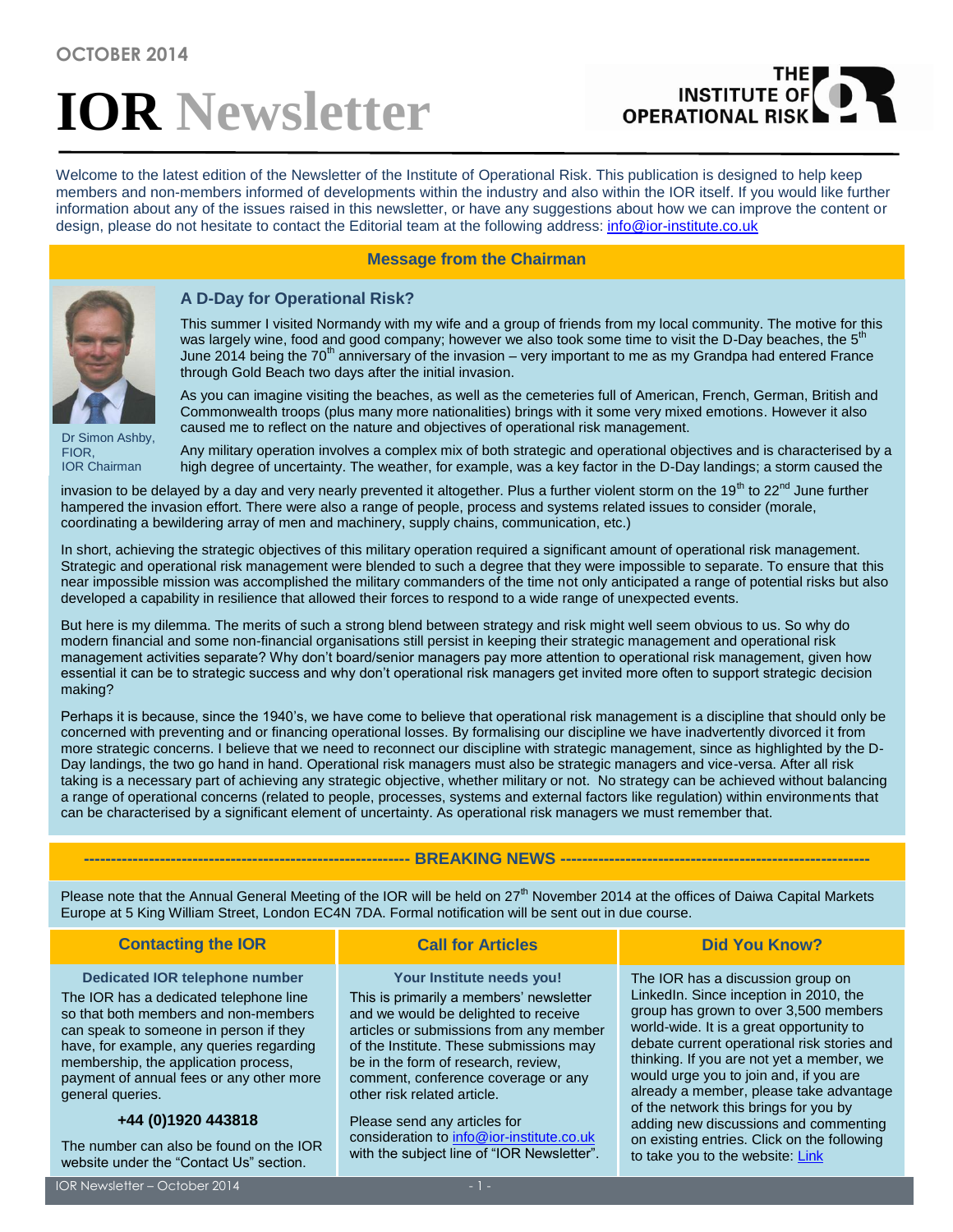#### **IOR Announcements**

The Institute is proud to announce that Santander, the largest bank in the Eurozone and one of the largest in the world, has agreed to join us as a corporate member.



Banco Santander is a global, multinational bank which, in 2012, was named Best Bank in the World in the annual Euromoney ranking for the third time in recent years. Founded in 1857 in the Spanish town of Santander by 76 businessmen linked to regional economy and to the Spanish colonial trade with the Americas, the 155 year old Banco Santander climbed all the rungs in the financial ladder throughout the 20th century until in the 21st century it

became a leading world bank, a reference in good management and competence in the sector, with a solid presence in ten countries in two continents, Europe and America, and businesses in more than forty markets.

Santander is currently the main financial group in Spain, its country of origin, and in Latin America, a continent where its main markets are Brazil, Mexico, Chile, and Argentina. It also holds a significant position in the United Kingdom, Germany, Portugal, Poland, and the north-east of the United States. In addition to these main markets, it also offers consumer finance services in Scandinavia, the Netherlands, Austria, Italy, and Belgium.

For more details about the benefits of corporate membership please see the article opposite or email us at:

[info@ior-institute.co.uk](mailto:info@ior-institute.co.uk)

## **Conduct Risk white paper CIR Risk Management Awards**

#### **Conduct Risk – When Compliance Becomes a Game**

As markets await a clearer agenda for change, everyone is busy considering their own approach to conduct risk. With fines in the tens of millions, some organizations are finding that it can be costly to ignore the significance of good conduct. Regulators are calling for a new culture of risk controls which go beyond mere financial reporting and impact directly on human behaviour.

Recent research into types of "creative compliance" has uncovered alarming lessons about what happens when democracy and commercial interests fall out of balance. The various categories of "compliance games" have led to regulators now promising to recalibrate what they deem acceptable, causing a number of organizations to be caught in the conduct spotlight.

New understanding is required, and both risk and compliance professionals must become willing to look beyond their own organizations for proof that their own behaviour is acceptable and keep conduct regulators satisfied.

A new whitepaper from Thomson Reuters explores the contrasting views of risk, the various categories of compliance games, and clarifies why many conduct risk controls have historically failed.

Please click [here](http://info.accelus.thomsonreuters.com/IORConductRiskWhitepaper) where you can register to download the paper.

#### **Gala Dinner & Awards Ceremony**

We would like to inform you of a Gala Dinner and Awards Ceremony that is taking place in London in November organised by CIR Magazine. The awards shortlist has recently been announced (view **[here](http://www.cirmagazine.com/riskmanagementawards/shortlist.php)**).

Details of the black tie gala dinner and ceremony are as follows:

#### **The Risk Management Awards Gala Dinner & Ceremony**

#### **Thursday 13th November 2014,**

#### **Millennium Hotel, Mayfair, London**

Reaching their 5th year in 2014 the Risk Management Awards recognise those individuals, organisations and teams that have significantly added to the understanding and practice of risk management.

The awards are free to enter to all organisations worldwide, and are an opportunity for companies and organisations to gain recognition for their achievements, to network with fellow professionals and to celebrate your achievements in risk management.

To find out more and book your table visit:

[www.cirmagazine.com/riskmanagementaw](http://ior-institute.us2.list-manage2.com/track/click?u=13ac7f6fa26b99d6a6a6511a0&id=9a6f748e98&e=f503a0345a) [ards](http://ior-institute.us2.list-manage2.com/track/click?u=13ac7f6fa26b99d6a6a6511a0&id=9a6f748e98&e=f503a0345a)

#### **Corporate Membership**

The IOR is committed to the promotion of skills and standards associated with the profession of Operational Risk Management. It is an independent, not for profit, professional body designed to support its members through the provision of:

- Professional standards
- External events
- Research
- Sound practice guidance

By becoming a Corporate Member your organisation will directly support the work of the IOR. You will also receive a range of benefits for both your organisation as a whole and your operational risk and related professionals.

#### Corporate Membership Benefits

- $\triangleright$  Affiliation to the local chapter in which your Head Office is located, where available.
- $\triangleright$  Access to events across all IOR Chapters (including seminars, forums, conferences and social events).
- $\triangleright$  Many events at zero cost for nominated corporate representatives.
- $\triangleright$  Chargeable events at the discounted member rate (where available).
- $\triangleright$  Your logo, plus an acknowledgement on the IOR website to demonstrate your commitment to the Institute and the discipline of operational risk management.
- $\triangleright$  Access to the members only area and associated resources, including all Sound Practice Guidance Papers (for nominated corporate representatives).
- $\triangleright$  Regular IOR Newsletter.
- Automatic notification of official IOR events and IOR accredited events.
- $\triangleright$  Access to general meetings and voting rights for one senior official.

#### Obligations of Corporate Members

- $\triangleright$  Corporate members are asked to host one IOR event per year, to support the Local Chapter to which they are affiliated, where one is available.
- $\triangleright$  To ensure that nominated individuals abide by the Institute's member code of conduct.
- $\triangleright$  To keep the IOR informed of any changes in the details of nominated corporate representatives.

For more information about joining as a Corporate Member, please visit the IOR website or email us on [info@ior](mailto:info@ior-institute.co.uk)[institute.co.uk](mailto:info@ior-institute.co.uk)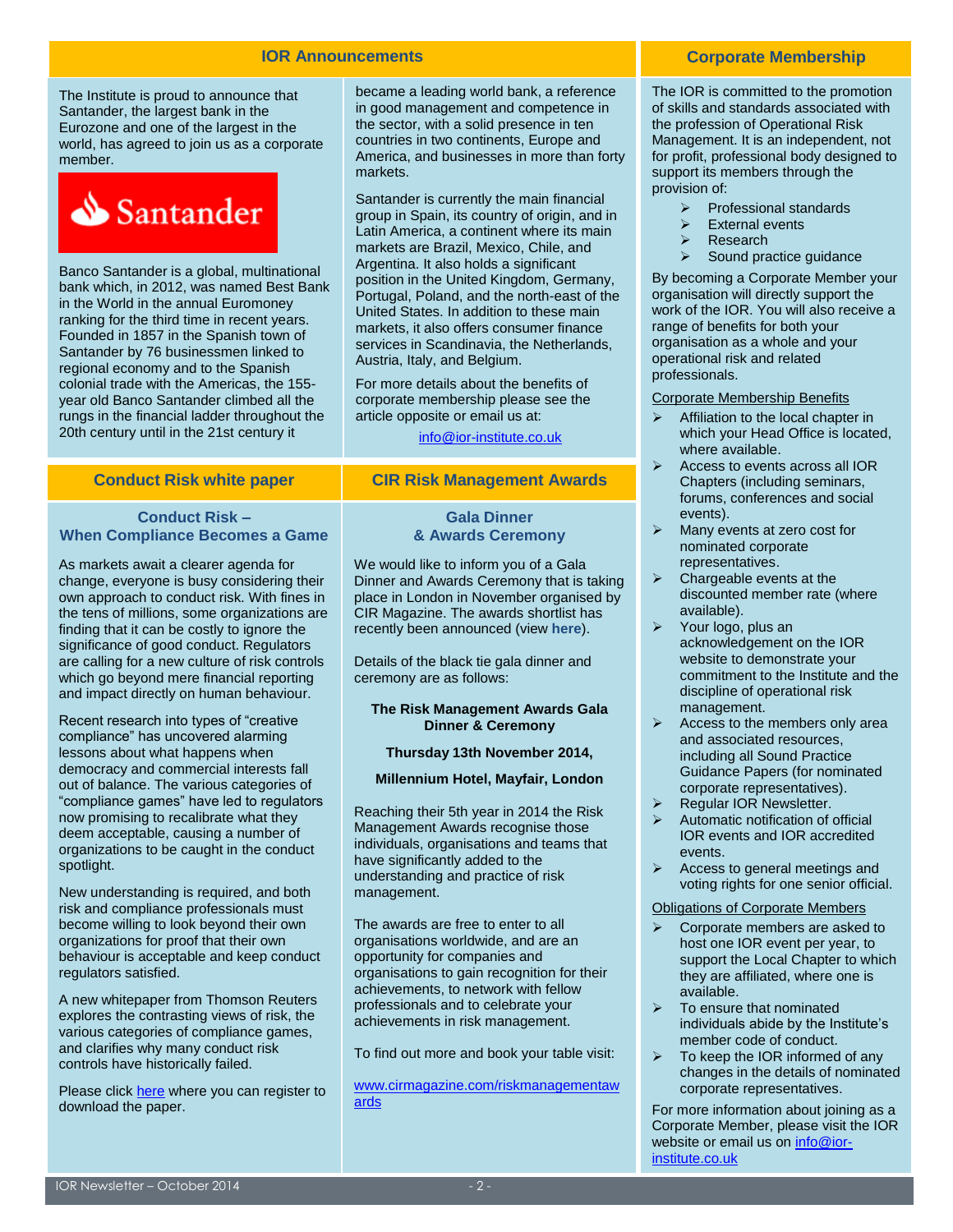The England and Wales Chapter's leadership team currently comprises Helen Pykhova, Ariane Chapelle, Denis Lyons and Andrew Sheen. The need to juggle work while arranging events and promoting the chapter is proving challenging for such a small team and we would welcome any members who would like to join us in making sure the Chapter actively promotes Operational Risk in England and Wales. The leadership team continues to look for opportunities to provide members with the chance to network, discuss issues impacting on our discipline and opportunities for learning and development.

So far this year we have held 7 events, with five taking place since the last newsletter. In April, in association with RiskBusiness International, the Institute organised a webinar on Risk Culture, led by Simon Ashby, the Chairman of the IOR with the help of Mike Finlay. The webinar focused on the nature, scope and importance of risk culture within operational risk management. In the same month HSBC hosted an event for the chapter on Effective KRIs lead by Ariane Chapelle. We are grateful to Duncan Wilson and Peter Ridding of HSBC for their contributions to this extremely interesting event.



Risk and Incentives were the topic for the June seminar. We were delighted to have four very interesting speakers address the subject from different perspectives. Jacqui Boyd and Natalie Duranton from the FCA summarised the findings of the thematic work completed by the FCA into financial incentives. In addition Jennifer Moodie from Santander provided a practitioner's perspective on how operational risk inputs into the development of culture and performance of the organization, and David Royston-Lee, chartered business psychologist, talked about the key requirement for engaging the hearts, heads and minds of the employees. We are very grateful to Santander for hosting this event.

#### **England and Wales Chapter England and Wales Chapter England and Wales Chapter**

Following the success of the insurance event last year, we were delighted to be able to continue the tradition of dedicating the day to addressing the issues pertinent to insurers. Oracle kindly sponsored the event while Willis hosted the seminar again this year. Speakers included: Jagdev Kenth, of Willis who gave a Regulatory Update; Adam Seager, Head of Risk, Torus International, presented on Emerging Risks - Looking forward to what is coming up behind you; Steve Strickland, Senior Police Lead, Economic Crime and Fraud Training Academy, City of London Police, talked about Profiling staff and managing the threat from insiders and professional enablers; Irina Kendix, Head of Internal Audit, Financial Risk, Aviva Operational Risk discussed the view from the 3rd Line; Caroline Coombe, CEO, ORIC, argued that its all about Data; Neal Foundly, Partner, Reputation Consultancy, presented a session on Corporate Reputation Risk – Measure, Manage and Mitigate; and last but not least Matthew Long, of Oracle discussed 'Bridging the gap between Operational Risk, Financial Crime and Regulatory Compliance'. This was a great event and very well received.

Our most recent event was a very successful workshop on the lessons learnt for Op Risk managers from the Global Financial Crisis and was generously sponsored by Mitsubishi UFJ Securities International, a member of MUFG. The workshop was presented by Michael Grimwade of Mitsubishi UFJ Securities International and discussed: why large Op Risks spiked during the Global Financial Crisis; Identifying and discussing key emerging threats; and discussed the lessons learnt for Op Risk Managers. Attendees faced the question of whether "Insanity is doing the same thing over and over again but expecting different results", definite food for thought.

Looking forward, during October we have scheduled a breakfast seminar on "Making Sense of Operational Risk Data". As Operational Risk Practitioners, we are collecting a lot of data from the activities being performed in managing the firm's operational risk. Of course there's Internal Loss/Event data, information gathered through the Risk and Control Self-Assessment (RCSA) process, Key Risk Indicators (KRIs), issues and actions and so on. The data needs to be accurate, timely, appropriately recorded and easily retrievable, and we also need the bit of magic glue that sticks it all together. How do we address various data challenges, including linking risks to events, to issues to KRIs? When we do manage to do it successfully, how can we make sense

of it in reporting to senior management? This breakfast session will provide participants with the opportunity to review and discuss Operational Risk Data challenges and solutions. We still have an opportunity for one more speaker for this event, if you are interested in sharing your experience in overcoming data challenges, we'll be delighted to hear from you.

In conclusion, if you would like to contact the chapter please e-mail Helen Pykhova at **[epykhova@ior](mailto:epykhova@ior-institute.org)[institute.org](mailto:epykhova@ior-institute.org)**, or Andrew Sheen at **[asheen@ior-institute.org.](mailto:asheen@ior-institute.org)**

#### **Managing Operational Risk – Moving towards AMA**

Peter McCormack, Andrew Sheen, and Philip Umande have had an article accepted and published in the Journal of Risk Management in Financial Institutions with the title "Managing Operational Risk: Moving towards the Advanced Measurement Approach".

The article looks at the importance of modeling operational risk as a contributor to helping understand the forward-looking risk profile of the firm, the value of the AMA components (scenario analysis, internal loss data, external loss data, and business environment and internal control factors) in delivering improved operational risk management, and recommends an evolutionary approach to achieving AMA.

Article reference: *McCormack, P., Sheen, A., and Umande, P. (2014), Managing Operational Risk: Moving towards the Advanced Measurement Approach, Journal of Risk Management in Financial Institutions, Vol 7, Issue 3, p 239-*256.

#### **Alarm National Autumn Forum 'Risk Tips, Tools & Tactics'**

#### **11th - 12th November 2014 Selsdon Park, South Croydon**

To further support the learning and development of all professionals managing risk, the Alarm National Autumn Forum provides an opportunity to engage with like-minded professionals and share best practice in a relaxed environment. November's event will feature risk tips, tools and tactics that delegates will be able to apply back in the workplace, aiding the effective delivery of vital services to the public and our communities.

View th[e Autumn Forum Programme.](http://www.alarm-uk.org/events/autumn-forum)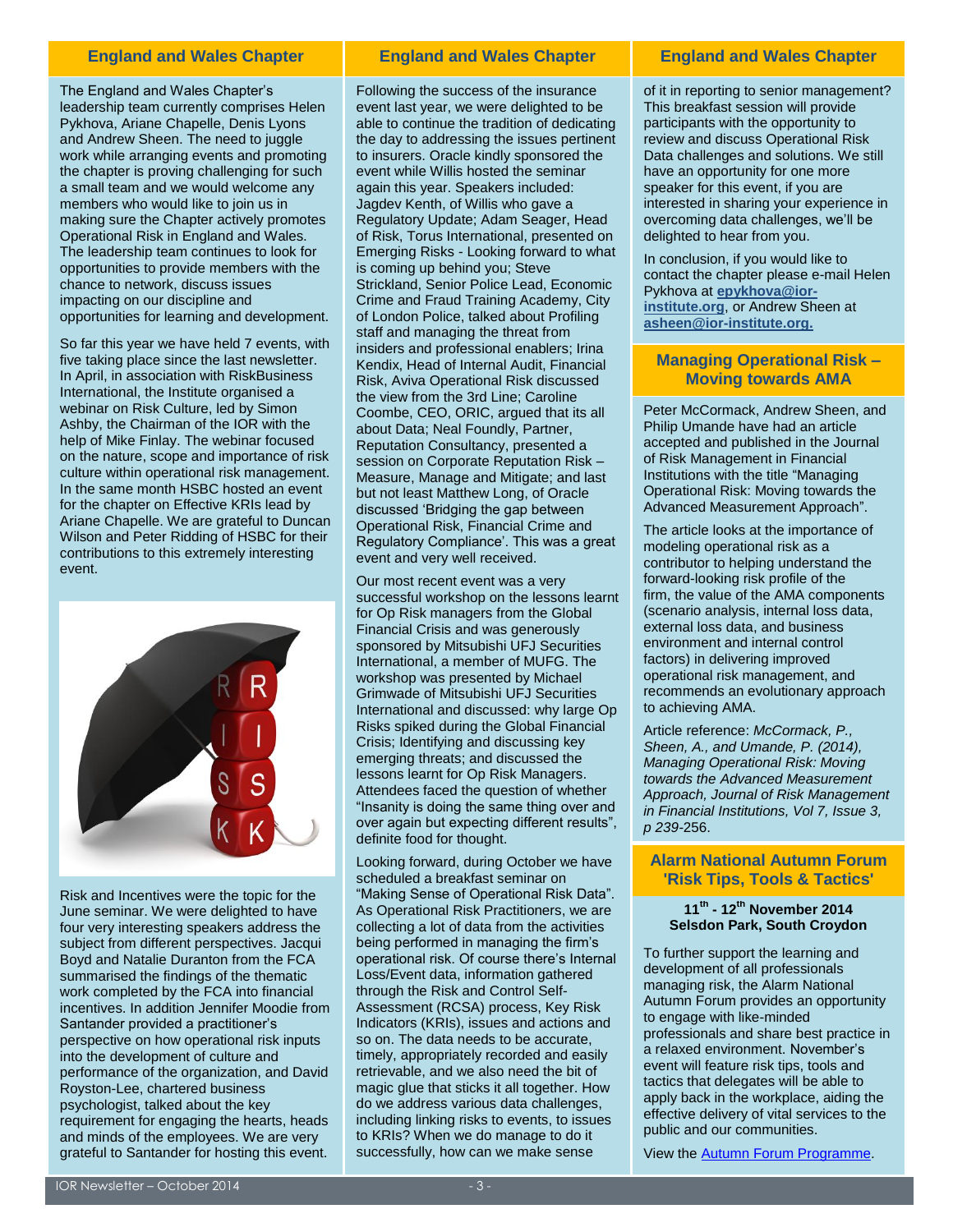#### **New Chapters in the Pipeline**

Significant progress is being made towards establishing new IOR chapters in South Africa, Argentina, the United States, Denmark (which will also support all of Scandinavia) and in Saudi Arabia (which will initially support all of the Gulf Cooperation Council states).



All IOR members are invited to recommend friends, colleagues and acquaintances living in these regions to contact [mfinlay@ior-institute.org](mailto:mfinlay@ior-institute.org) for onward connection to the members active in setting up the relevant local chapters.

*Mike Finlay Vice-Chair, IOR Council*

## **Hong Kong Chapter Update**

Global Internet Finance is a hot discussion topic in the financial markets in light of the recent IPO of Alibaba in the United States whose money market fund business has achieved enormous success. On 18<sup>th</sup> July the Hong Kong Chapter hosted a workshop at the Hong Kong Polytechnic University to examine the development drivers of Global Internet Finance, learn from what's happened elsewhere in the world and understand the regulation and risk management in various products. Topics included Revolution of Internet Finance; Comparison between the development of Internet Finance globally and in China; Overview of risk management and regulation on Internet Finance from a global perspective; and Experience of Risk management relating to Internet Finance.

#### **Hong Kong Chapter Update (cont'd)**



More than 40 industry peers and students attended the workshop. In addition, industry experts were invited to provide training on Research, Problem Solving, Presentation Skills and Article Writing.



The Hong Kong Chapter are currently working on another project relating to trading room malpractices and market abuse. This small group will examine trading room malpractices by reference to both local Hong Kong incidents and others overseas and will put forward recommendations to prevent and detect such incidents. Through these events, we aim to put forward recommendations on current market events, bring new ideas for the financial markets and risk management and promote the development of finance risk management. The Hong Kong Chapter has worked closely with the Hong Kong Institute of Bankers and Thomson Reuters on events where there is mutual interest. Several members have contributed their thoughts in commenting on some current market events in the local press which has enhanced the visibility of IOR.

The Chapter has generated continued increased recognition in the city and is highly regarded by the regulators and general practitioners.

*Dominic Wu Head of Hong Kong Chapter*



**Promoting and Developing the Discipline of Operational Risk Management**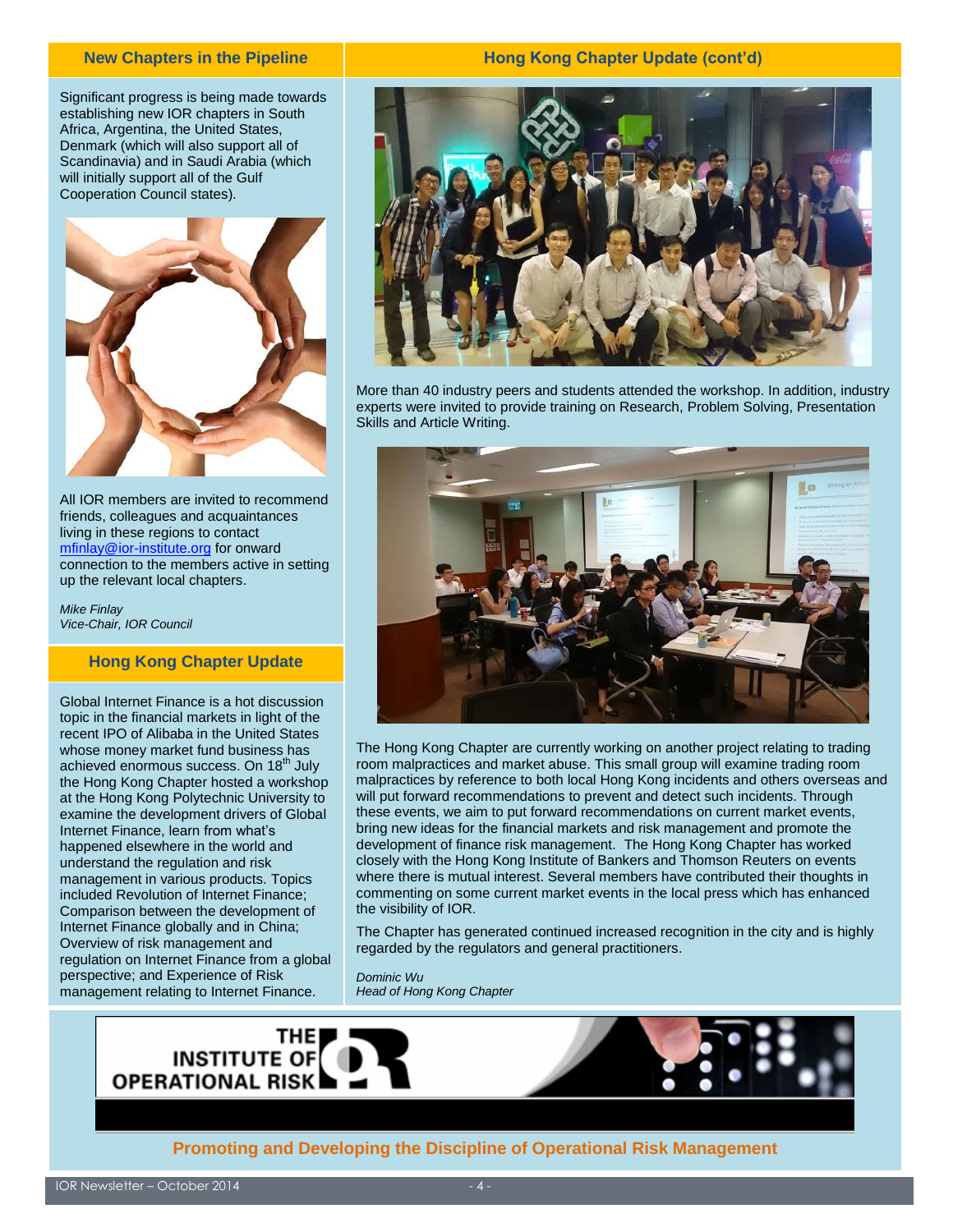On Thursday, 2<sup>nd</sup> October 2014 the Dutch chapter held a major event at the Achmea Conference Center in Zeist. The event began with presentations and discussions followed by a 'borrel'. During this event the focus was on two main topics – Marco Vet, Director Group Risk Management at Achmea discussed the recent work done by the CRO Forum entitled Operational Risk Management and Measurement. The CRO Forum is a global network of CROs and Marco has been the chairman of this network for the past two years. He outlined the forum and discussed the recommendations they have developed. This was followed by a presentation by Claudia Zapp and Hans Bikker (Supervisors) of De Nederlandsche Bank (DNB) entitled 'Supervisory expectations of managing operational risk at banks that use the standardized approach'. DNB recently conducted an examination at a number of medium-sized banks focusing on the implementation of the Basel principles for the sound management of operational risk. In their presentation DNB identify areas of operational risk management that require particular attention by banks.

We were delighted that Achmea and DNB agreed to share their insights at our IOR event and we invite all ORM professionals to participate in our local chapter activities.

For more information please email me at: [adowdalls@ior-institute.org](mailto:adowdalls@ior-institute.org)

*Alex Dowdalls Head of Dutch Chapter*

#### **Dutch Chapter Update Global webinar Scottish Chapter Update**

On Friday  $7<sup>th</sup>$  November, the Scottish Chapter of the IOR will host their  $4<sup>th</sup>$ Annual Operational Risk Conference in conjunction with Glasgow Caledonian University.

This year's key note speaker will be David Ferbrache OBE, a Special Adviser on Cyber Security. David was Head of Cyber and Space for the Ministry of Defence, leading a £90m programme to transform the way the MoD approaches cyber security. There will also be a topical presentation that will provide a 'behind the scenes' insight into some of the security measures deployed at the 2014 Commonwealth Games, held earlier this year in Glasgow.

In addition to the above, a range of professional subject matter experts will be joining the conference to present throughout the day and other topics will include:

- Information Security
- Anti-Money Laundering
- IOR Sound Practice Guidance
- Business Continuity

The cost of the event will be £50 for IOR and CIBS members and £150 for nonmembers, although non-members can receive a £30 discount by booking before 10<sup>th</sup> October.

To secure your place at this year's event please click on the following [link](http://www.eventbrite.co.uk/e/scottish-ior-conference-2014-tickets-13064082021)

#### **'Tech spot'**

The IOR LinkedIn discussion group goes from strength to strength - now with a global membership of over 3,500 members. Take advantage of this vast and ever-growing network by posting your own discussion or joining in an existing discussion.



Given the importance of the global reach and appeal in the IOR, the global IOR chapters have now been added 'front and centre' to the home page of the IOR website, also to promote the development of further new chapters.

If readers would like to add a contribution to a future 'Tech Spot' article (perhaps on how you are using technology in operational risk management) or have ideas about how we can further improve the IOR website and associated member services, please do not hesitate to contact us at[: info@ior-institute.co.uk](mailto:info@ior-institute.co.uk)

On 24<sup>th</sup> September the IOR held a global webinar in association with Thomson Reuters Accelus. The topic was "Key Risk Indicators: Debating their Value, Understanding their Potential'.



For most risk management programs, both operational risk and enterprise risk, key risk indicators ('KRIs') are accepted as part of the standard tool bag of metrics. However, risk managers today question whether KRIs deliver the value they were originally supposed to. In short – can KRIs really be predictive?

During the webinar (which had over 370 participants) three expert panellists (Dr Simon Ashby, IOR Chairman and Associate Professor, Plymouth Business School; Mike Finlay, IOR Vice-Chair and CEO RiskBusiness; and Dr Philippa Girling, Managing Vice President, Head of Commercial Business Risk Office at Capital One) discussed what KRIs have delivered, and failed to deliver, for organisations – and why. They also explored the future of KRIs – how organisations should be using these metrics to drive the kind of understanding of risk that provides business value to senior management and the board, as well as executives directly in the business.

The agenda was as follows:

- Why KRI programs seem to have failed to deliver what they promised;
- Whether KRIs could ever be predictive or will they only provide a measure of the past and the present;
- If derived KRIs are more risk sensitive than source-value metrics;
- Where should the focus be: topdown or bottom-up;
- Should there be a complete set of KRIs which everyone must monitor;
- How KRIs can reflect risk appetite.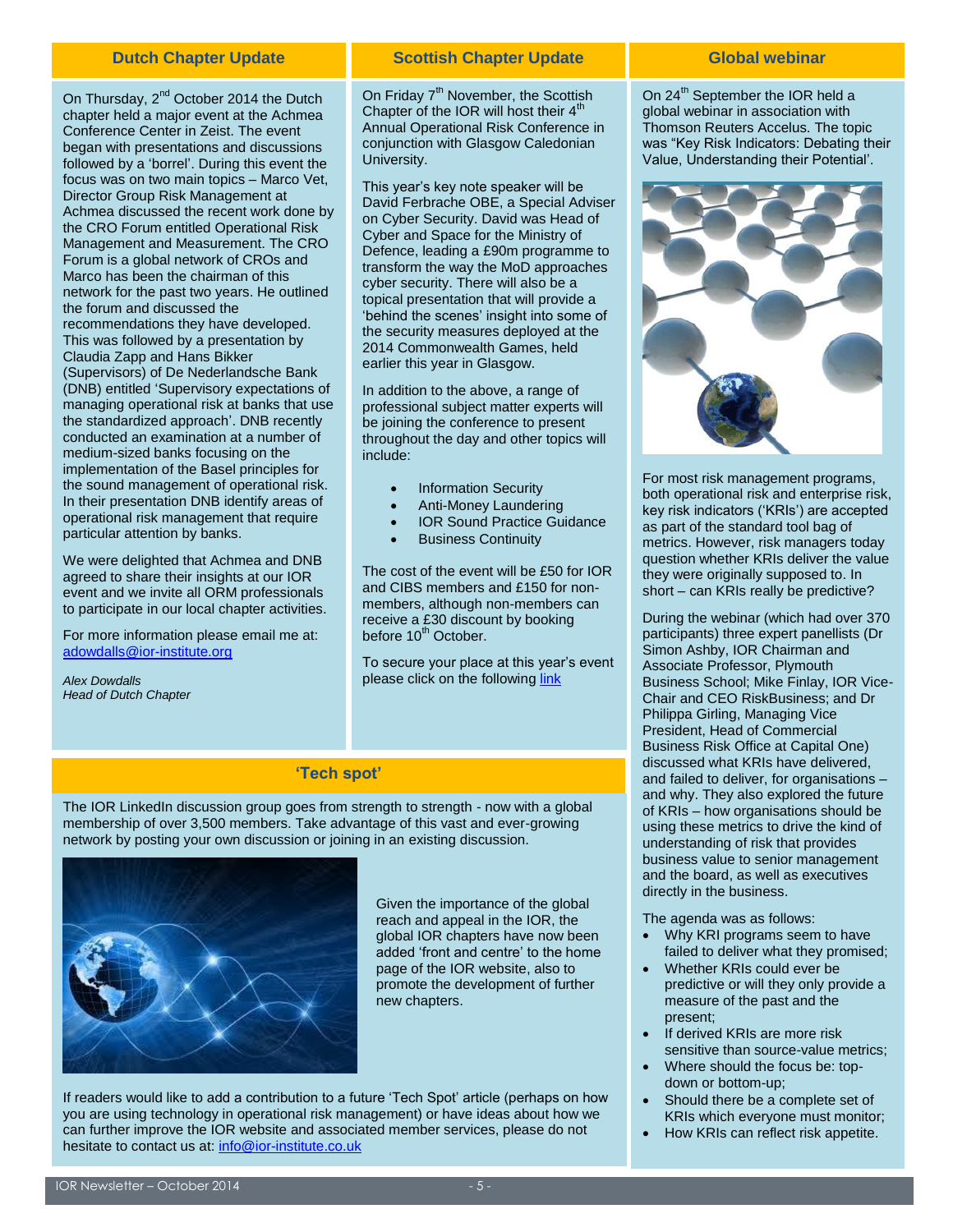

Cameron Kennedy

## CameronKennedy SPECIALIST FINANCIAL RECRUITMENT

Tel: 020 7337 0011<br>Fax: 020 7337 0022<br>Email: info@cameronkennedy.com



*David Crook, Specialist Risk Consultant, Cameron Kennedy*

Of the four cornerstones of Operational Risk – People, Process/Procedures, System and Environment – arguably the most important is the People dimension. Having the right people in the right place is absolutely essential for the success of any organisation. The right people, suitably trained and qualified either by experience or professional qualification (or more likely, both) are also the foundation of an effective and relevant Operational Risk culture and process.

#### Obvious really – or is it?

As an Operational Risk professional and now specialist recruiter of the same I am constantly surprised at how often the hiring manager has little involvement with the selection process prior to interview. Many times the submission of a suitable candidate does not get beyond the HR department or the recruitment team – usually because the candidate does not appear to have the obvious requirements as determined by the all-powerful job specification.

"The right people, suitably trained and qualified either by experience or professional qualification (or more likely, both) are the foundation of an effective and relevant operational risk culture and process."

I would consider this to be a potential risk as it may mean that a candidate who may not appear to be an obvious fit will fall by the wayside, never to be seen again. A good example of this is when a candidate is moving across business areas – from asset management to private banking being a case in point.

## **Operational Risk – The People Factor**

The Operational Risk skills will be present but the background may not be – just how essential is this? I have seen many candidates arbitrarily dismissed out of hand for this reason alone. The solution to this is an easy one in theory, less so in practice – the recruiter should be able and encouraged to deal with the hiring manager directly in order to get that all-important cultural outlook and 'feel' for what exactly is required and how relevant the background should be.

A recent example of the value of this direct approach occurred whilst recruiting an Operational Risk Analyst for a well-known investment bank. The client had engaged with a number of agencies (using the HR route) and had received a number of CVs that were completely unsuitable for a variety of reasons. After having approached and met with the hiring manager I was able to gain a better insight to what the client was trying to achieve with the team (there had been recent organisational restructure) and was able to provide a variety of CVs for review that would not ordinarily have gotten past the come from a variety of other backgrounds. The hiring manager knew and could see the value of the skills on offer – in effect 'reading between the lines' of the CV and so was happy to meet with them for interview. These particular candidates would not have even made it to the hiring manager as they would have fallen at the first hurdle – the HR and recruitment team – as the CVs were at first glance too far removed from the job description.

The value of contact between the hiring manager and the recruiter is a tangible benefit as relying solely on the contents of a job description to find suitable candidates is not always successful. Establishing a dialogue – particularly if the recruiter has practical industry experience of the role itself – is an important part of the recruitment process and from an Operational Risk perspective will reduce the risk of valuable time and money being wasted during the hiring cycle.

Certainly one must sympathise with a hiring manager being bombarded by unsolicited telephone calls and emails – even LinkedIn messages – from overzealous recruitment professionals eager to make that elusive placement. It is little wonder then that many hiring managers are happy (and relieved) to defer to their HR and recruitment team to act as a filter but, this is at the risk of missing out on a candidate that could be a 'hidden gem'.

The ideal scenario would be for the recruiter to work with both the HR and recruitment team in concert with the hiring manager. This will ensure that the technical aspects of the role – usually taken from the job description - will be addressed together with the less obvious cultural and background suitability.

It should be emphasised though that whilst maintaining a healthy dialogue directly between the recruiter and the hiring manager is invariably mutually beneficial, it is unfortunately sadly open to abuse and as a recruiter I am mindful of the need to temper continual contact calls to the hiring manager with the requirement of the client to actually be doing their job! Fortunately some HR and recruitment teams have a degree of flexibility in this respect and as long as they are involved in any communications are happy to allow such contact – obviously a degree of common sense needs to be applied as to the frequency of any such communication and the timing of any such contact is everything.

#### **Operational Risk and Recruitment at Cameron Kennedy**

Using a former industry professional to source candidates for your organisation has numerous tangible advantages – all of which will serve to mitigate the risk of having less than suitable candidates coming in for interview.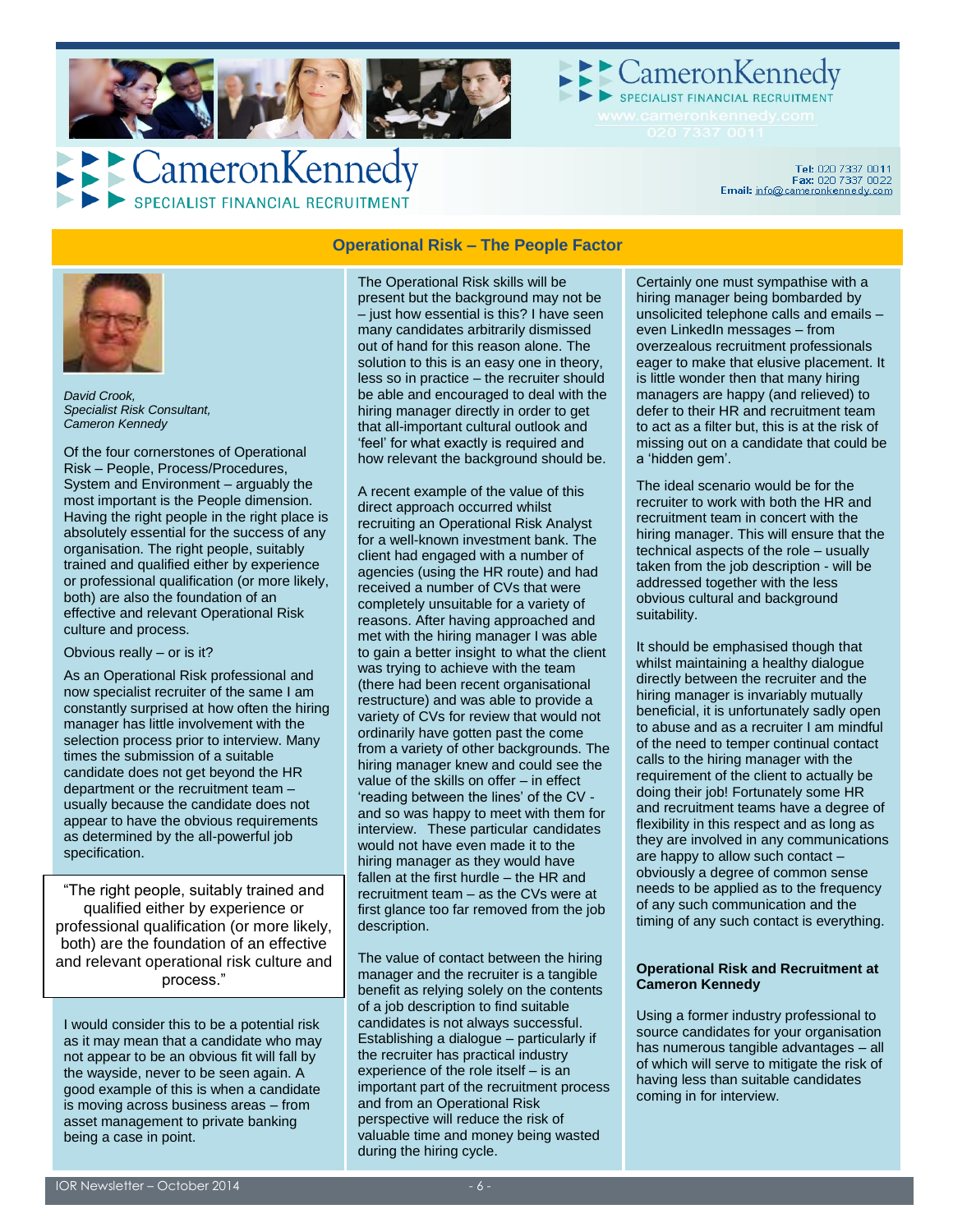#### **Operational Risk – The People Factor**

It also means that they are better able to engage directly with the business and are able to 'talk the talk' to a degree unachievable when using a more generalist recruitment solution.

Finally, and this is particularly true in the case of Cameron Kennedy, the head of the Operational Risk recruitment team has many years of practical industry experience to call upon, as well as the direct involvement with the discipline itself.

The Operational Risk team at Cameron Kennedy is well-established in the marketplace. Headed by a qualified former Operational Risk professional and with a dedicated resourcing unit the team has enjoyed much success across the whole spectrum of financial services, together with commerce and industry.

Cameron Kennedy's ability to deliver candidates for 'Head of' board level roles down to junior analysts - both on a contract and permanent basis - has proven to be an effective and valuable addition to many Operational Risk departments across the industry.

With the market and regulatory emphasise currently being placed upon how a company conducts its business, more than ever finding the best possible personnel represents a critical investment in terms of both time and money.

With an extensive database of candidates gathered over some fifteen years and with the use of a broad variety of sourcing techniques including social media, referrals and, invariably, headhunting Cameron Kennedy are well

placed to be able to source high caliber candidates at all levels speedily and efficiently.

As the Head of the Operational Risk team at Cameron Kennedy I would be delighted to discuss any recruitment needs you may have in this key area and so look forward to working with you. My email address is

[davidcr@cameronkennedy.com](mailto:davidcr@cameronkennedy.com) and my direct number is 0207 337 0023 or you can contact me via LinkedIn. Alternatively, you can visit the Cameron Kennedy website at [www.cameronkennedy.com](http://www.cameronkennedy.com/)

*David Crook is a Specialist Risk Consultant at Cameron Kennedy*

#### **IOR Sound Practice Guidance – Event !!**

Hold the date: the Sound Practice Guidance (SPG) committee will hold an event in London on 20<sup>th</sup> November 2014. This will be an opportunity to revisit the activities of the committee over the past 12 months and to highlight the current projects and plans. In terms of activities, we edited a Sound Practice Guidance on Risk Culture (November 2013), a guidance on Scenario Analysis (December 2013) and an update of the RCSA guidance (May 2014). Activities will pick up this quarter with two guidance papers planned to be issued by the end of the year: Conduct (new guidance) and Key Risk Indicators (updated guidance).

The London Chapter SPG event on 20<sup>th</sup> November will review some of the key findings of these papers and collect votes for the topics to come. Topics in the pipeline are: Governance, Reputation, Internal Loss Data and many more are also under consideration.

We also need writers: please let us know if you are interested in contributing, we would love to hear from you. SPG papers are written anonymously, or more precisely, collectively, and the copyrights are owned by the IOR. They are peer reviewed by two members and edited by the SPG Committee. Please direct any questions, comments and offers to contribute to Ariane Chapelle, [achapelle@ior-institute.org.](mailto:achapelle@ior-institute.org)

## **IOR 10th Anniversary Dinner**

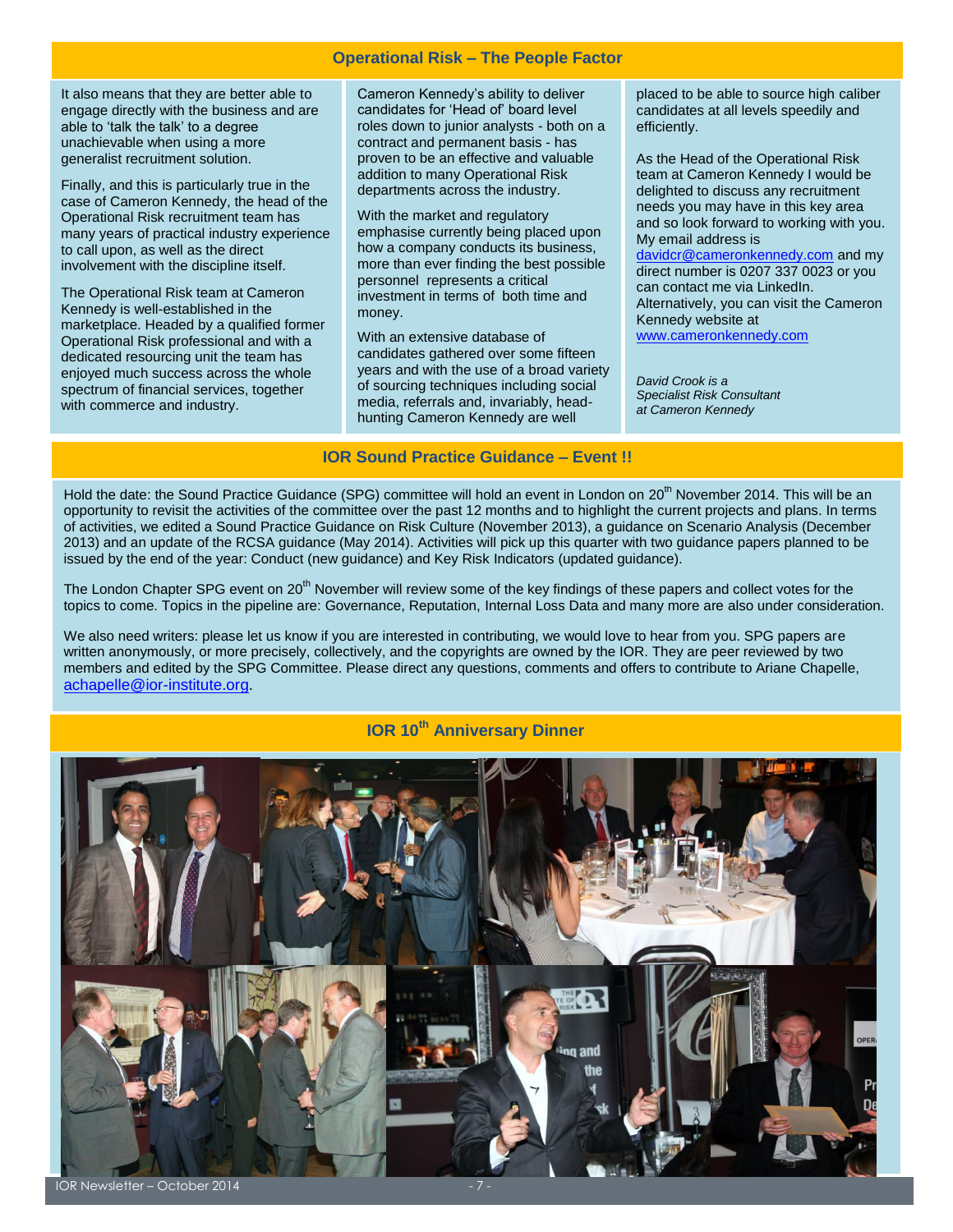#### **Managing People Risk Through Corporate Culture** - **how firms can encourage the right behaviour**



*Alan Dunk Member of IOR Council*

[George Orwell's](http://en.wikipedia.org/wiki/George_Orwell) classic novel[, Nineteen Eighty-](http://en.wikipedia.org/wiki/Nineteen_Eighty-Four)[Four,](http://en.wikipedia.org/wiki/Nineteen_Eighty-Four) portrayed a fictional [totalitarian](http://en.wikipedia.org/wiki/Totalitarian) surveillance society ('Big Brother') with a simple [mass](http://en.wikipedia.org/wiki/Mass_surveillance)  [surveillance](http://en.wikipedia.org/wiki/Mass_surveillance) system consisting of human operatives, informants, and two-way 'telescreens' in people's homes. This oppressive rule was justified in the name of the greater good but it ultimately led to rebellion.

**Alarm Management of Risk**  staff into toeing the line, encouraging them to adhere to corporate policies and **Educational Forum** procedures and ultimately act ethically at firm, or does this just lead to complaints of a lack of privacy, mistrust and disharmony in the workplace? As ever, the answer probably lies somewhere in between. So is a culture where 'Big Brother is watching you' the best way of coercing all times and in the best interests of the

As we are all too well aware, the days of self-policing with the financial services industry have long since disappeared and both regulators and law-makers expect firms to provide adequate and appropriate systems and controls: Figure and Resource

 $\theta$  Services,  $\theta$  and  $\theta$  and  $\theta$  are  $\theta$  and  $\theta$ Service, Universities, The Environment *"A firm must take reasonable care to*  establish and maintain effective systems and controls for compliance with applicable *requirements and standards under the* that the firm might be used to further M\_o\_R® is part of a suite of Best *financial crime." J*<sup>mancial</sup> Guideance published published published published published published published published published published published published published published published published published published published published *regulatory system and for countering the risk* 

*[Financial Conduct Authority Handbook, SYSC 3.2.6 R]* 

 $\Omega$  and accreditation and  $\Omega$  and  $\Omega$  and  $\Omega$  and  $\Omega$ So how can firms ensure that they adhere to the FCA's requirements whilst, at the  $\sim$ same time, avoid the pitfalls of a Big  $\overline{B}$ Brother-type society? The challenge facing us is to create an environment where bad behaviour is not only discouraged, but  $t$  are perfected in the context of  $t$  and  $t$  and  $t$  and  $t$  and  $t$  and  $t$  and  $t$  and  $t$  and  $t$  and  $t$  and  $t$  and  $t$  and  $t$  and  $t$  and  $t$  and  $t$  and  $t$  and  $t$  and  $t$  and  $t$  and  $t$  and  $t$  and  $t$  and the risk), and easy to detect at the earliest opportunity. There must also be penalties severe enough to provide a credible  $A$ straightjacket that stifles creativity or flair. difficult to perpetrate (or at least not worth deterrent but without creating a

against? Well, the answers are many and varied. Clearly, as we are obliged to ensure that we adhere to financial regulations, we are trying to protect our firms from a substantial fine or, possibly worse, censure by the regulator for non-adherence to their rules as well as the possibility of suffering a serious P&L impact from a major operational risk incident. However, we are also seeking to protect the people we do But what exactly are we trying to protect business with as well as our staff.

So what effective systems and controls might firms put in place to ensure adherence to the FCA's rules? Probably the most effective controls are those that are embedded into the organisation's structure, such as a clear segregation of duties between trading and settlement functions; the separation of purchasing from payment; keeping accounting and book-keeping separate from other business activities; ensuring that Compliance is independent from all business activities that need to comply; the maintenance of a strong and independent Risk function; and ultimately having a third line of defence with Internal Audit providing independent assurance over all other business activities.

However, other more tangible systems and controls can be equally as effective, such as the monitoring of outgoing emails and Bloomberg messages to personal email accounts which contain attachments; log monitoring, network forensics and vulnerability testing – all essential tools to help protect firms from data leakage, fraud and misuse of systems. There are other controls that, perhaps, we all take for granted such as the recording of telephone lines; the requirement for staff to take 10 consecutive days' leave every year; appropriate approval authorities for payments or requisitions; and the governance around the implementation of major projects.



Appropriate supervision of the activities of staff (not just front office personnel) remains a key control but there are other 'harder' controls, such as the setting and monitoring of trading limits, oversight over adherence to trading desk 'mandates', and the monitoring and investigation of trade cancellations and corrections and off-market priced trades. There should also be, of course, deterrents for bad behaviour such as firm's disciplinary processes which may ultimately result in summary dismissal.

The above examples are obviously not an exhaustive list. However, the proper functioning of all these systems and controls can help firms encourage the right behaviour and discourage bad behaviour.

Significant challenges remain, however. In response to the 'cultural' issues the banking crisis has highlighted, the UK regulator's remuneration code is an example of the changes envisaged under Basel III that requires financial institutions to demonstrate that their compensation arrangements promote sound and effective risk management and take account of all current and, crucially, future risks.

"It would seem that the role of Human Resources and Risk Management as strategic business partners has never been more important"

The June 2013 EU Directive reinforced these requirements noting, in addition, that firm's remuneration policies should be "aligned with the risk appetite, values and long-term interests of the credit institution or investment firm." The Directive also requires firms to examine whether incentives provided by the remuneration system take into consideration risk, capital, liquidity and the likelihood and timing of earnings. It would seem that the role of Human Resources and Risk Management as strategic business partners has never been more important.

A recent study by the London School of Economics discovered that, since 2008, the top banks have had to pay out a total of around £150bn in fines and other costs relating to inappropriate practices. For example, in the UK these related to such issues as the manipulation of LIBOR and the mis-selling of payment protection insurance. For resolving their disputes over home loans and foreclosures in the US, the Bank of America's costs alone were over £30bn with a further £24bn set aside as provisions – a total of around £54bn (or roughly the same as Bulgaria's GDP). The study by the LSE was published before the most recent fine of \$8.9bn (£5.2bn) levied on BNP Paribas for violating sanctions rules against Iran, Sudan and Cuba. No wonder conduct risk is becoming an increasing concern for the senior management of banks, regulators and shareholders.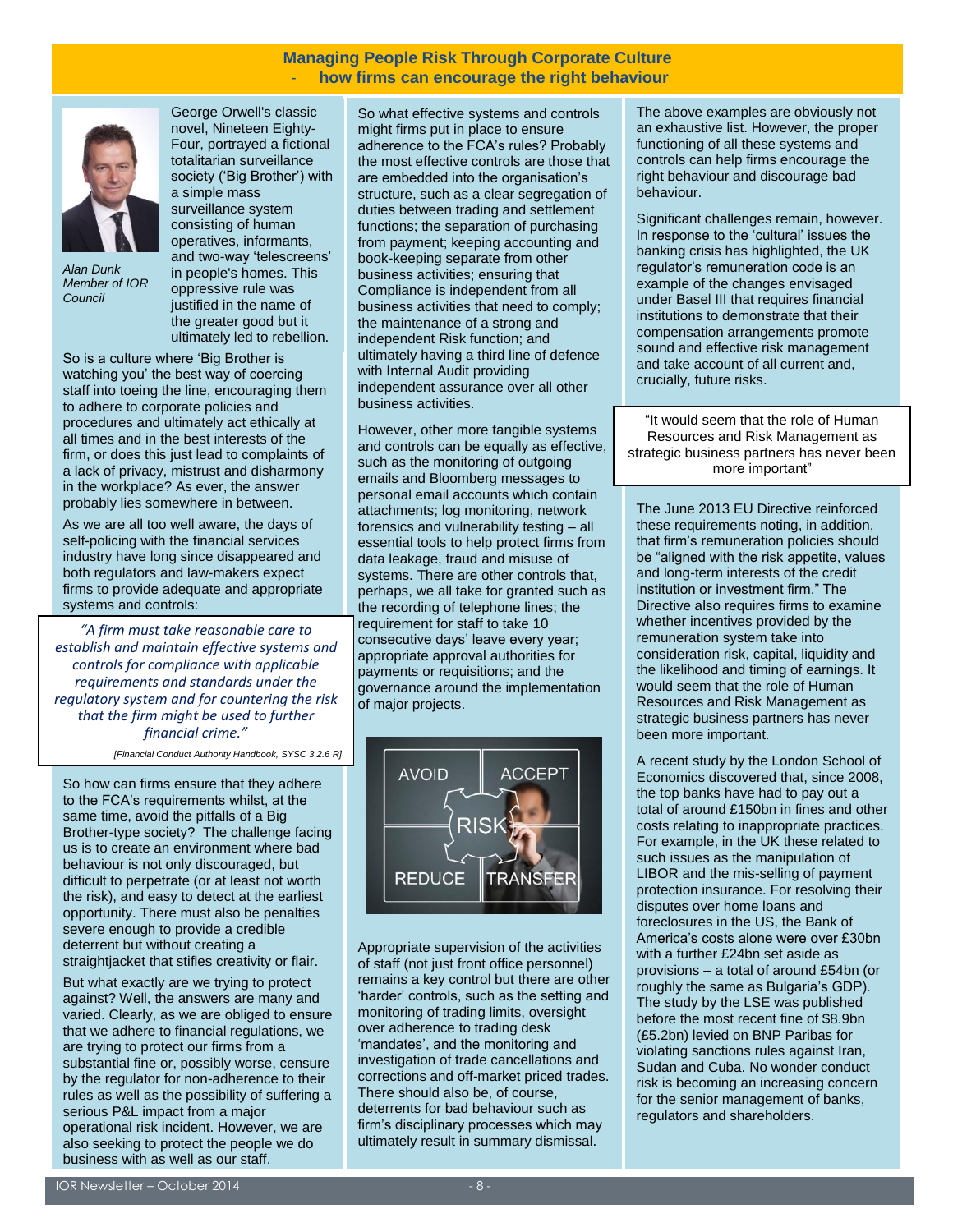On 31<sup>st</sup> March, the UK Financial Conduct Authority ('FCA') published its annual Risk Outlook paper. FCA expects firms to read it and assess the relevance to their business models and strategies. The paper highlighted three risk drivers:



**Relevance to Operational Risk**

Whilst most of the FCA's concerns relate to retail banking and customers it does raise some specific concerns about investment banking.

The FCA has identified that investment bank incomes are declining and that banks

In September 2013 the CFTC filed an injunction against a trader alleging that between November 2010 and October 2011 he falsely inflated the value of his NYMEX ethanol futures position to disguise trading losses on his other positions. The amount of his mis-marking varied depending on his losses on other positions, see the chart opposite.

The mis-marking was only discovered about a year after it started, when on 18th October 2011 the trader exceeded an internal trade limit on cattle futures, and the next day his line manager instructed him to unwind all of his positions, which he did, apart from his mis-marked NYMEX ethanol futures. He was consequently terminated on 21st October when the firm discovered \$42.4million of hidden trading losses.

Reviewing the CFTC trade data highlights a number of potential Red flags, including:

- The 100% mis-mark at September 2011 month-end;
- The 5% of days when the trader's marks moved in the opposite direction to the market;
- No change in the trader's marks for up to 5 straight days; and

may adopt new strategies to boost return on equity e.g.:

- New revenue streams, which may result in selling inappropriate products or using undue incentives;
- Cost-cutting, which may increase risks for businesses with low levels of investment and expertise;
- Insufficient spending on existing technology, which could weaken operational resilience and market integrity.

The FCA is also concerned about the threat of cyber-attacks and states that over the next year one of its areas of focus will be the resilience of both legacy systems and cyber-attacks and the visibility of these technology risks to firms' Boards.

Post-LIBOR fixing, the FCA will also, not surprisingly, look at how firms reduce the risks of traders manipulating processes and remain consistent with the FCA's expectations of market conduct.

Additionally, and with no sense of irony whatsoever, the FCA is also rightly concerned that regulatory actions have

#### **A mis-marking case study**

• The 25% movement in his marks following the expiry of the Aug-11 ethanol futures contract.

#### **Comparison of marks entered by the trader vs. settlement prices for NYMEX futures**



It is currently unclear why this mismarking was not identified by any of these standard controls i.e.:

- Daily review of P&L conducted by the Desk Head; or
- Daily margin reconciliation to NYMEX conducted by Operations; or
- P&L attribution undertaken by Product Control; or

in the past actually created new issues due to:

- Poor coordination of regulatory approaches and the volume and pace of post-crisis reform in the UK and internationally which both increase complexity and raise the risk of unintended consequences; and
- Perimeter activity: The growth of activity outside of the regulatory perimeter and the increasing interconnectedness of regulated and non-regulated activities.

The FCA also sets out some of their expectations for Operational Risk Management i.e. they expect firms to:

- Have defined a Board approved Operational Risk Appetite statement;
- Provide Senior Management with an holistic, on-going view of the Op Risk profile vs. appetite;
- Have a culture supportive of the management of Operational Risk;
- Assess Operational Risks associated with their strategy, activities, products and services; and
- Encourage the timely and effective challenge of key decisions.
- Independent Price Verification (IPV) also conducted periodically by Product Control.

By way of comparison the key control weaknesses that allowed the largest (\$2.65bn) recent intentional mis-marking loss, suffered by Credit Suisse in February 2008, included:

- Undue reliance was placed on the technical ability and revenue contribution of the traders, who were highly influential in down-playing price variances and influencing price testing methodology;
- Failures to respond concerns about price testing variances, first identified in September 2007; and
- A lack of effective supervision over price verification processes.

At Credit Suisse, these weaknesses were exacerbated by a complex booking structure that was overly reliant on large spreadsheets, inhibiting effective supervision, risk management and control.